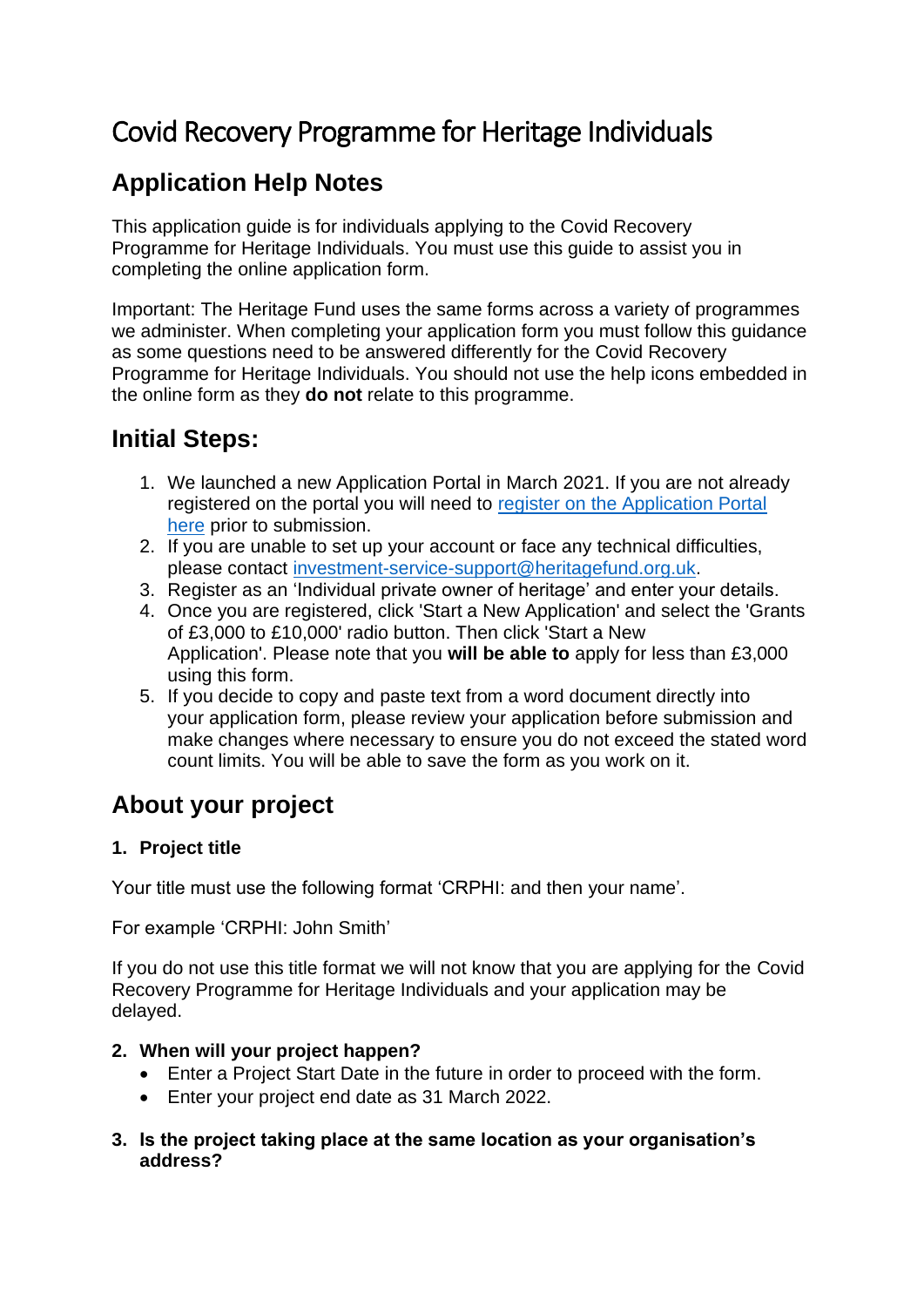## Yes/No

If no: Find your address.

#### **4. Describe your idea**

In no more than 500 words please provide a summary of what this funding will achieve for you and the difference it will make to your financial recovery. If necessary, use bullet points.

Please note the summary you provide is the only part of your application form which is seen by decision takers. This is presented alongside our Officer's assessment of your application.

Prompts:

- Tell us about the role you play in your local area. Tell us about your work, and how you contribute to the area and any impact you have had on economic regeneration, local culture, and heritage.
- Tell us what actions you have already taken to increase financial resilience e.g. any changes you've made to save money or diversify your work.
- Tell us the impact on the heritage sector if you were no longer able to operate viably e.g. if a heritage skill or service would be lost
- Tell us what impact this funding will have on the wider cultural and heritage sector.

## **5. Will capital work be part of your project?**

#### Yes/No

Answer No. Capital works are not eligible under this programme.

#### **6. Do you need permission from anyone else to do your project?**

Yes/No/Not sure

Answer No.

#### **7. What difference will your project make?**

Put N/A.

#### **8. Why is your project important to your community?**

Put N/A.

#### **9. What will happen after your project ends?**

Put N/A

#### **10.Why is your organisation best placed to deliver this project?**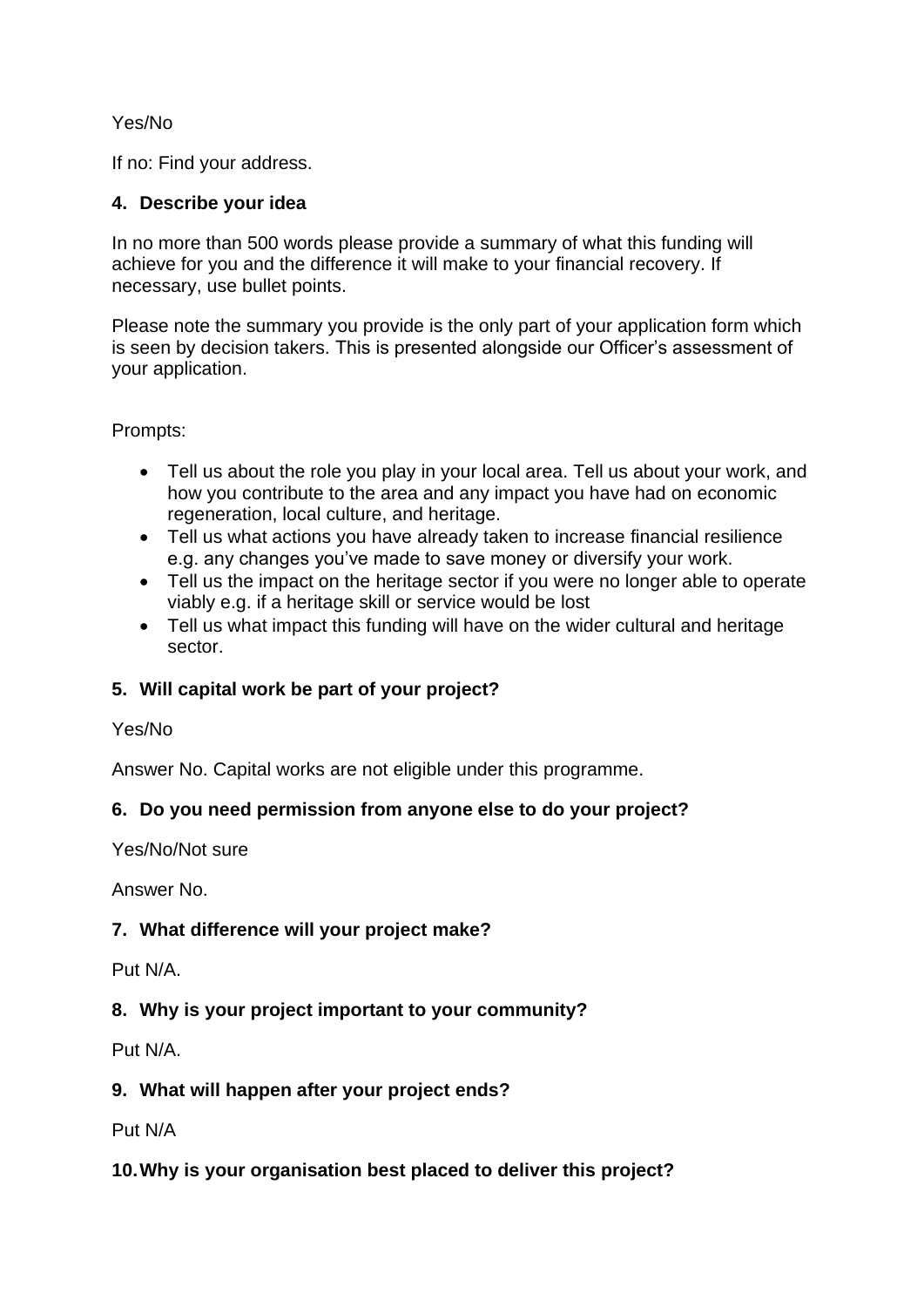Put N/A

## **Outcomes**

We describe the difference we want to make with our funding through a set of nine outcomes which are listed in the application form. Outcomes are changes, impacts or benefits that happen as a direct result of this funding.

The Covid Recovery Programme for Heritage Individuals is designed to assist in the sector's sustainability and recovery from COVID-19. The outcomes for the programme are:

- A wider range of people will be involved in heritage
- Heritage will be in better condition
- The funded organisation will be more resilient.

You must address **all three of these outcomes** using prompts below. We expect responses to be proportionate to the amount being requested.

Please do not respond to the other outcomes on the form as they do not relate to this funding.

## **11.How will your project involve a wider range of people?**

Prompts:

- People will continue to be able to engage with heritage because of your continued existence and more secure future.
- Tell us about the types of people and organisations you work with.
- Tell us how support will change the way you work with the people and organisations you work with e.g. you will promote training opportunities in your area of expertise.

## **12.Will your project achieve any of our other outcomes?**

#### **Heritage will be in better condition**

Prompts:

- Tell us if you have any specialist skills which need preserving, or which help to preserve heritage.
- Tell us the impact that this award would have on the heritage sector.
- You will have the opportunity to sustain and build your creative, professional and technical skills in these challenging times.

## **The funded organisation will be more resilient**

Prompts:

• You will have adapted to the new market conditions that have been brought about as a result of COVID-19.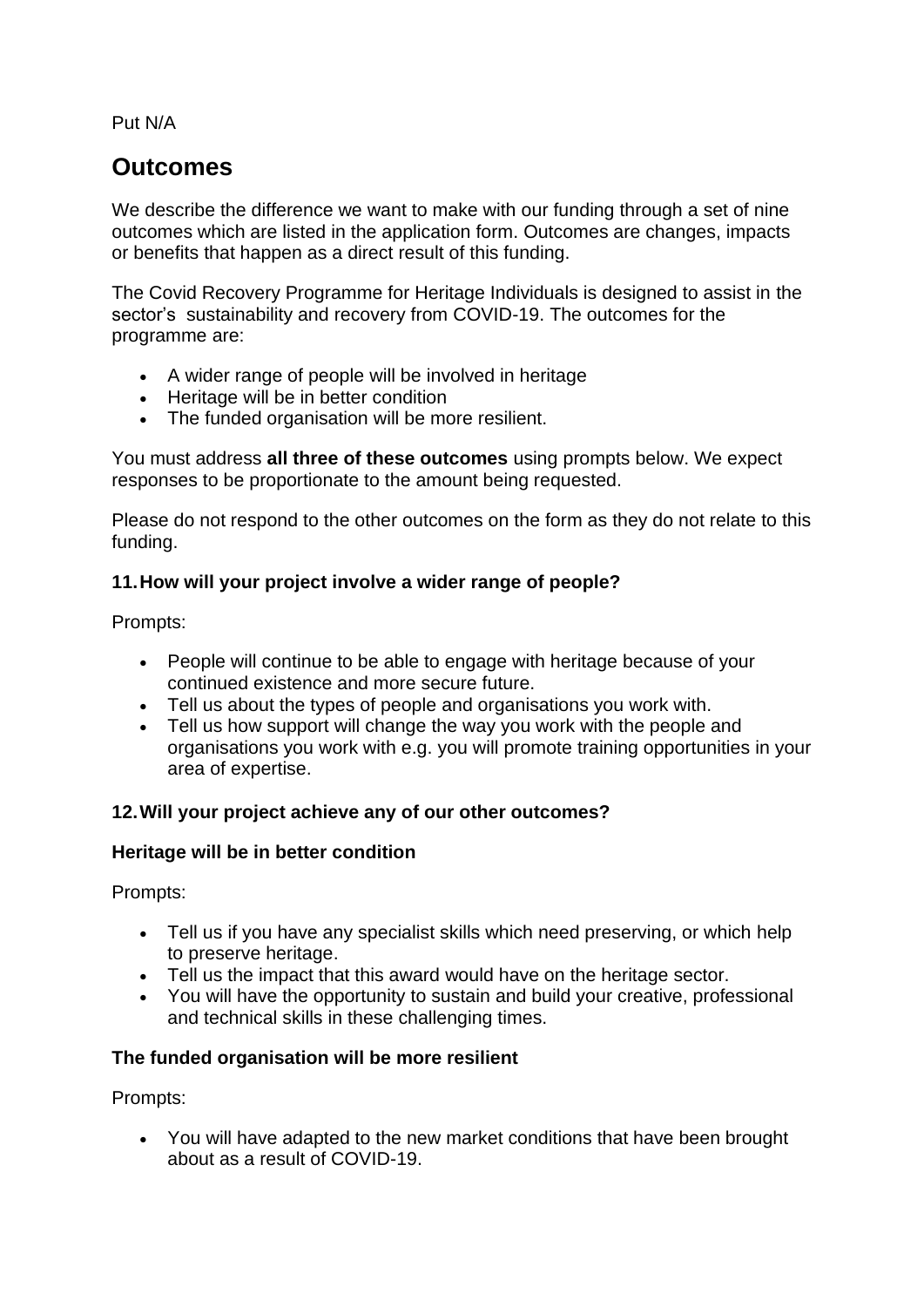• Tell us the impact that this award would have on the sustainably of your professional skills.

**Please do not respond to the other outcomes on the form as they do not relate to this funding.**

# **Project Costs**

#### **13.How much will your project cost?**

Please note the following:

- If you are able to claim back the VAT do not include it as a cost.
- Round your grant request up to the nearest whole pound/£.
- Ensure the total costs equal £2,000.

It is important that the costs you ask us to cover do not constitute unlawful Subsidy Control to you. You will be asked to make a declaration that you have considered and checked the rules on Subsidy Control (see Supporting documents section) when you submit your application, and to flag any possible issues.

**Cost type:** select the relevant cost heading, for example 'Professional Fees' or 'Staff training'.

**Description of cost:** provide a short description of what the grant will cover under this cost heading

**Cost:** enter the value, less any VAT that you will be claiming from us.

**VAT (Value Added Tax):** Enter the value of VAT that you will be claiming from us (if applicable).

## **Support for your project**

## **14.Are you getting any cash contributions to your project?**

#### Yes/No

Select No. Partnership funding is not required for the Covid Recovery Programme for Heritage Individuals.

## **15.Add a non-cash contribution**

Leave blank.

## **16.Volunteers**

Leave blank.

## **Supporting Documents**

The following supporting documents must be uploaded with your application form.